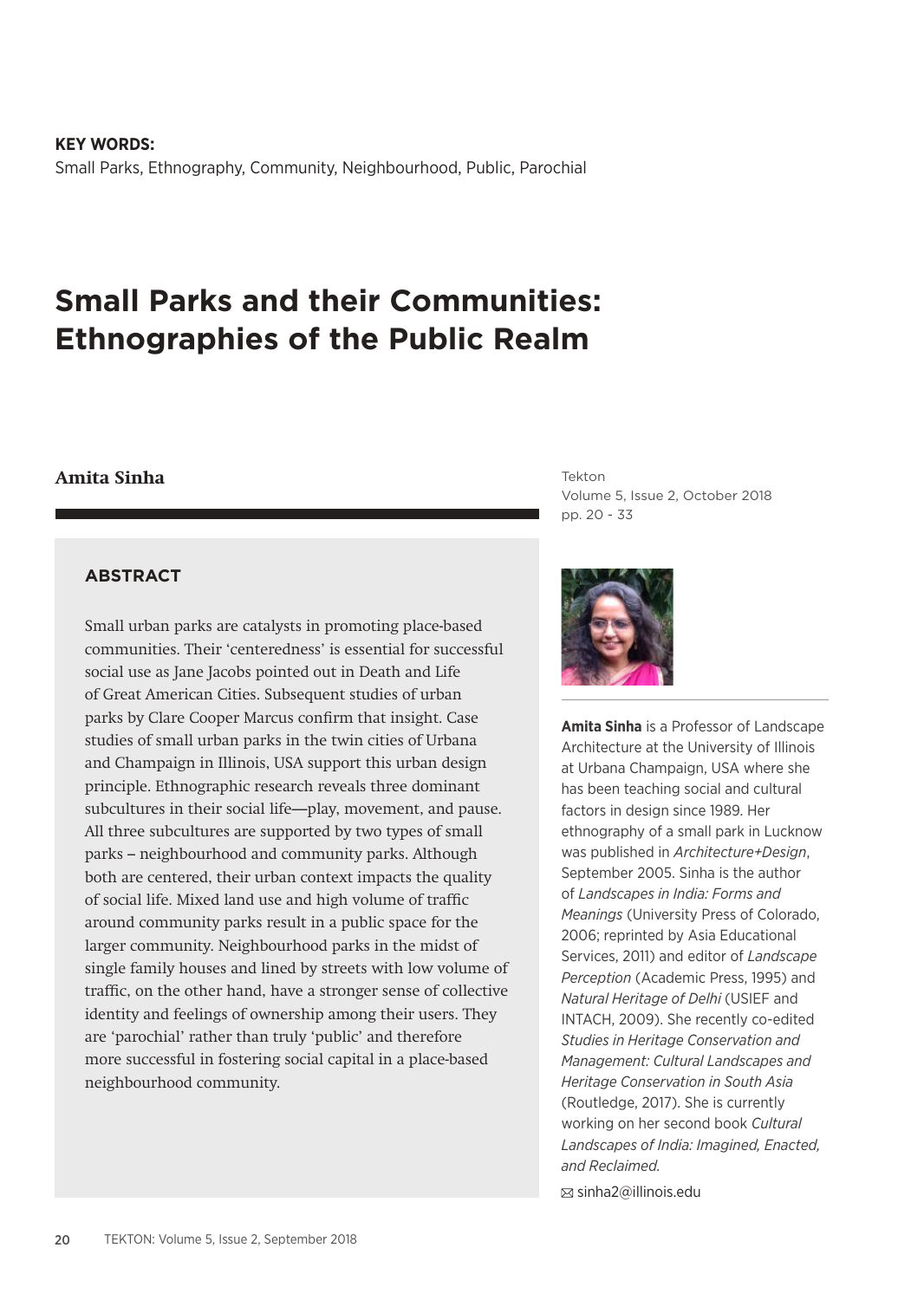### **Introduction**

In current landscape architecture discourse, the small urban park is neglected because it is not a large ecosystem, cannot support diverse species, and is heavily impacted by human populations. The emphasis on storm water

## **Small parks play a critical role in building face-to-face place-based communities, a design principle often neglected in the current**

management, restoration of native vegetation, and connection with greenways satisfies ecological goals such as improvement of water quality and reduced maintenance. Small parks play a critical role in building face-to-face place-based communities, a design principle often neglected in the current preoccupation with ecological issues. Designing Small Parks; A Manual for Addressing Social and Ecological Concerns (Forsyth and Musacchio, 2005) for example concludes that choices have to be made if small parks have to address both ecological and social concerns. Presumably ecological concerns will win over social given the focus on environmental sustainability. Cranz and Boland (2004) describe the fifth and emerging park model as defined by environmental and social sustainability. The sustainable park would not only heal degraded post-industrial landscapes but also "improve and maintain physical and psychological health even more directly than has been traditional in the US" (p. 114). Social sustainability is as important as environmental sustainability a norm often overlooked in the current discourse on park design. The sense of place in urban green spaces is linked with community identity and social networks that are indicators

of health and well-being (Jennings, Larson, and Yun, 2016). Small parks can reduce alienation and anomie through face-to-face social communication, make people walk and exercise more, bring children in playful contact with other children and adults in the outdoors, and promote a sense of placebased identity. Values of 'nearby nature' and 'biophilia' can be supported by spaces designed for a variety of human activities and needs for

**preoccupation with ecological issues.** Social sustainability is as important **as environmental sustainability— a norm often overlooked in the current discourse on park design. The sense of place in urban green spaces is linked with community identity and social networks that are indicators of health and well-being.**

> sociability. Small parks have a role in creating a salutegenic city where the built environment promotes physical and psychological health (Marcus and Sachs, 2014).

### **Centeredness of Small Parks**

Jane Jacobs in her seminal book *The Death and Life of Great American Cities* (1961) pointed out that intensely used small parks tend to have four elements in their design: intricacy, centering, sun and enclosure. While the quality of intricacy stimulates a variety of uses, 'center' is linked with location, i.e. the park is enclosed by buildings on all sides, much like a public courtyard as opposed to being on the edge of a neighbourhood or subdivision (**Figure 1**). The sense of enclosure created by buildings around the park makes it into a positive space, 'an event in the city scene'. Jane Jacobs' insights have been confirmed by Clare Copper Marcus and her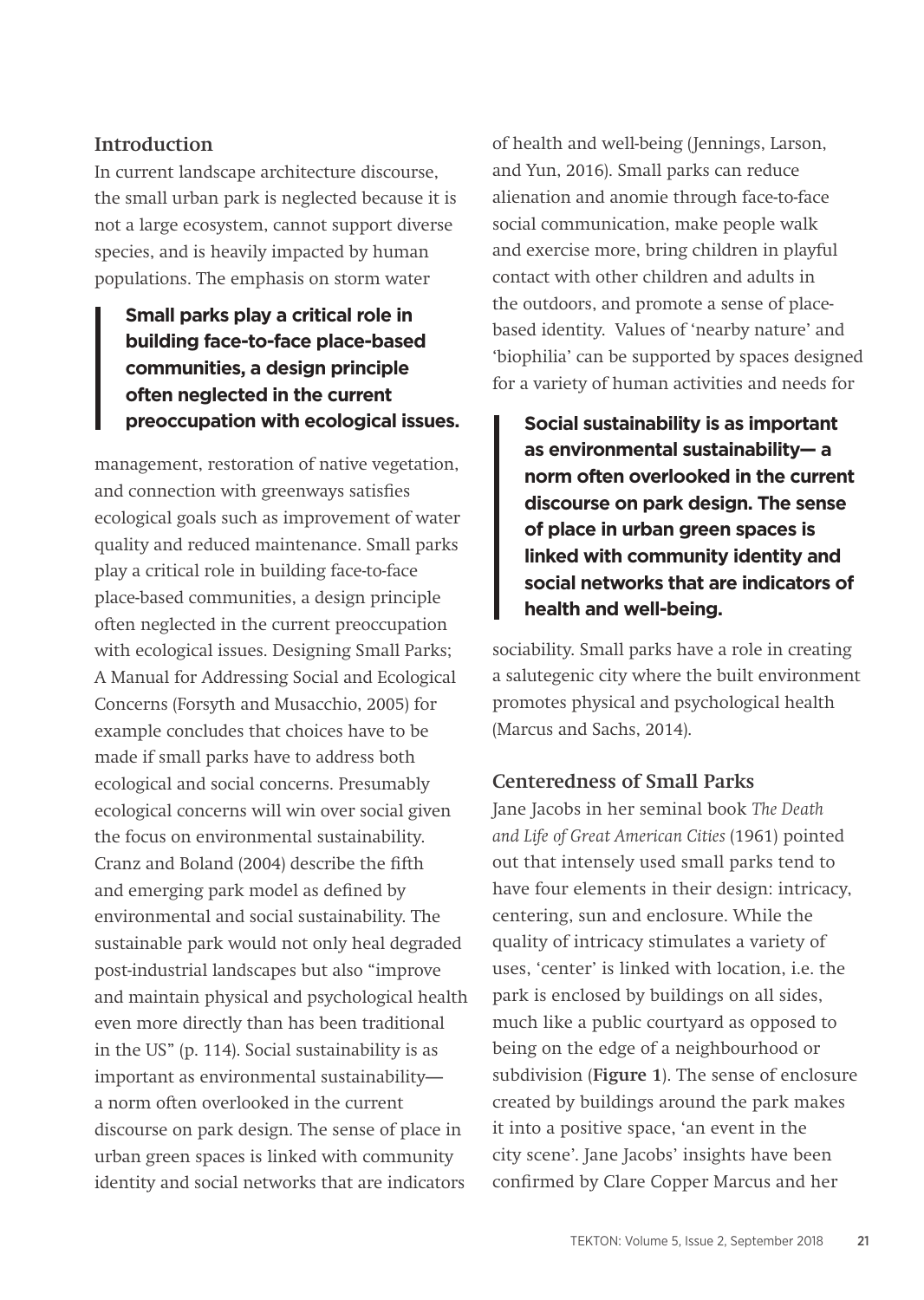

*Figure 1: Clark Park Neighborhood in Champaign Source: Timothy Marten*

students (Marcus and Francis, 1990). Their case studies of urban parks show that playgrounds, basketball courts, strategically placed benches and other design features that invite use are key to park success. What makes them 'people places' is social life, not a scenic view enjoyed by the solitary observer (Seymour, 1969). New Urbanism also advocates central green

**'Center' is linked with location, i.e. the park is enclosed by buildings on all sides, much like a public courtyard as opposed to being on the edge of a neighbourhood or subdivision (Figure 1). The sense of enclosure created by buildings around the park makes it into a positive space, 'an event in the city scene'.**

within the five-minute pedestrian shed in the Traditional Neighbourhood Development (Duany, 2003). The advantages are good

visibility from the surroundings, 'eyes on the park', and a sense of enclosure.

The literature on small urban parks mentions the proximate principle, meaning that property value of homes fronting or abutting parks increases by as much as 20%. Furthermore, the positive effect continues for a distance of 500 – 600 feet after which it decreases (Crompton, 2005). An increase in value is therefore created by number of small parks instead of a large single park of an equivalent area. While proximity and social need (residents who have less private open space will need more public open space) are justified and social diversity is a laudable goal (Talen, 2010), the urban context should be considered as it impacts the degree of social responsibility, neighbourhood identity, and sense of community in a public park that is 'centered' in its location.

Parks are situated in a variety of urban contexts and come in many configurations. Small parks ranging in size from 3 –12 acres are more likely to be situated centrally in the urban fabric. The older gridiron urban pattern in American cities and towns accommodates small parks covering anywhere from  $1 - 4$ blocks. Density and socio-economic levels of residents in the catchment area are important factors, as are the park's location, size, and design features in shaping its use (Marcus and Francis, 1990; Mumford, 1969; Marcus, 2003). Land use around the park is equally important. The small park located within a residential neighbourhood is used differently than one situated within a mixed land use pattern of office buildings, shops, schools and other institutions. It feels as an extension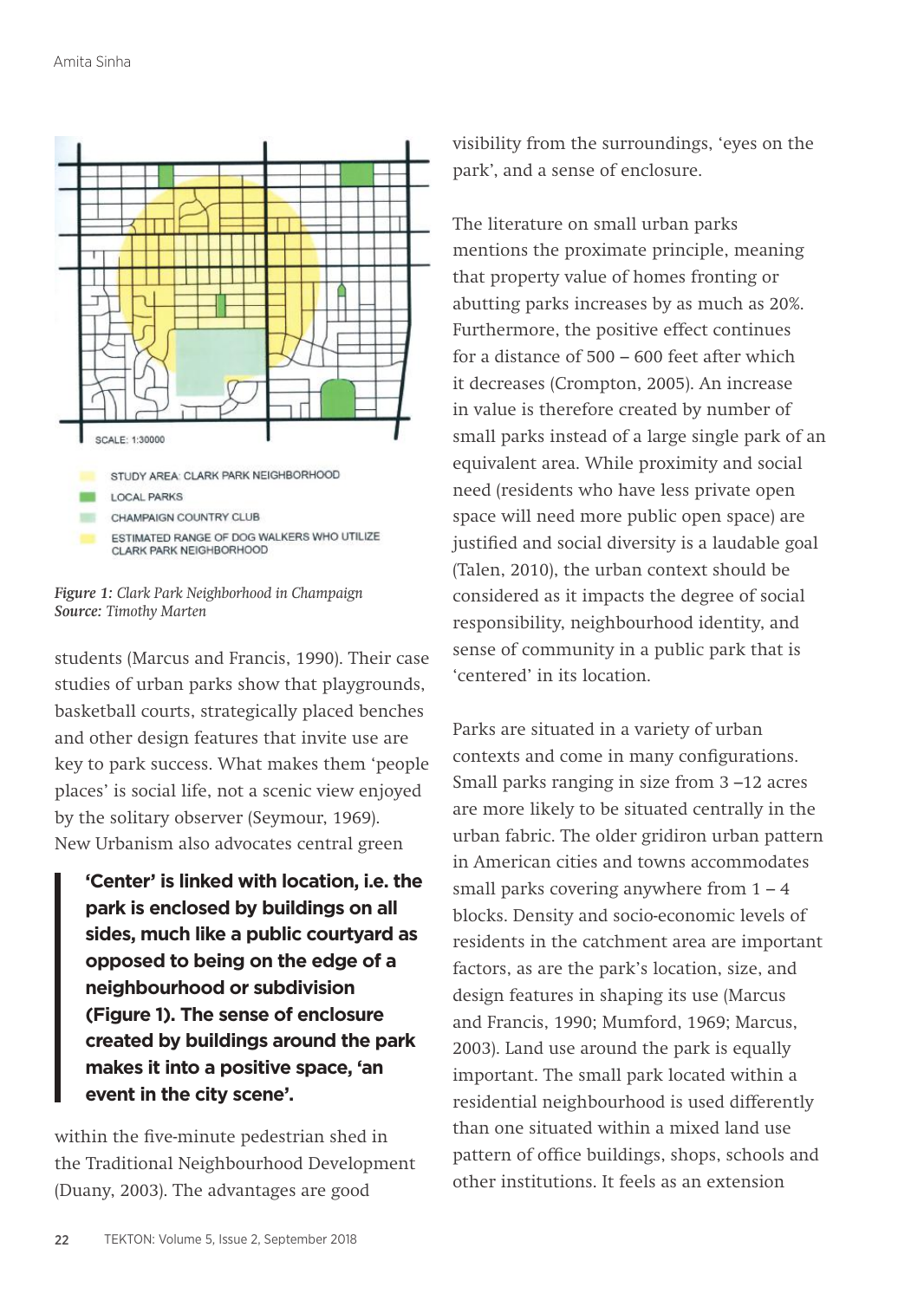

*Figure 2: Four Parks in Urbana-Champaign Source: Amita Sinha*

of private outdoor space, its use shaped by the shared culture of familial activities and sense of belonging. Easy access and a familiar environment encouraging spontaneous participation are made possible because of its 'courtyard' like character, allowing for temporary appropriation of spaces, individually and/or by groups.

### **Social Sustainability and Publicness**

In theory, parks as public places are accessible to all regardless of gender, ethnicity, age or any other demographic variable. Social norms of use range from civil inattention to close involvement with others (Goffman, 1967). Social life is segmented in subcultures whose diversity ensures that the park will be perceived as a public place (Low, Taplin, and Scheld, 2005). In reality, socially sustainable parks are 'parochial' settings falling somewhere in the public – private continuum (Lofland, 1989). They appear to be more open and welcoming to some than others (Beardsley, 2007), producing an intangible quality of space discerned in non-verbal modes of user behavior and subtle design cues. They harbor subcultures characterized by shared activity patterns and specific roles defining the individual scope of behavior. Users come back repeatedly as 'regulars' into a social network sustained by the park. Spaces become turfs temporarily

**Spaces become turfs temporarily implying exclusion of 'others'. The closeness among 'insiders' varies with implications for the group's importance in their lives. Participation is contingent upon willingness to commit time to shared activities with others who are likely to form a homogenous group in terms of ethnicity, socio-economic class, age, and gender.**

implying exclusion of 'others'. The closeness among 'insiders' varies with implications for the group's importance in their lives. Participation is contingent upon willingness to commit time to shared activities with others who are likely to form a homogenous group in terms of ethnicity, socio-economic class, age, and gender.

### **Small Parks in Urbana and Champaign**

Case studies of small parks in the twin cities of Urbana and Champaign in east central Illinois in the United States clearly show that the location

**The two community parks—Westside Park in Champaign and Scott Park in Urbana are bordered by streets with heavy traffic and a mix of institutional, commercial, and residential buildings.** 

of parks have a large role in determining the patterns of use in time and space. Among the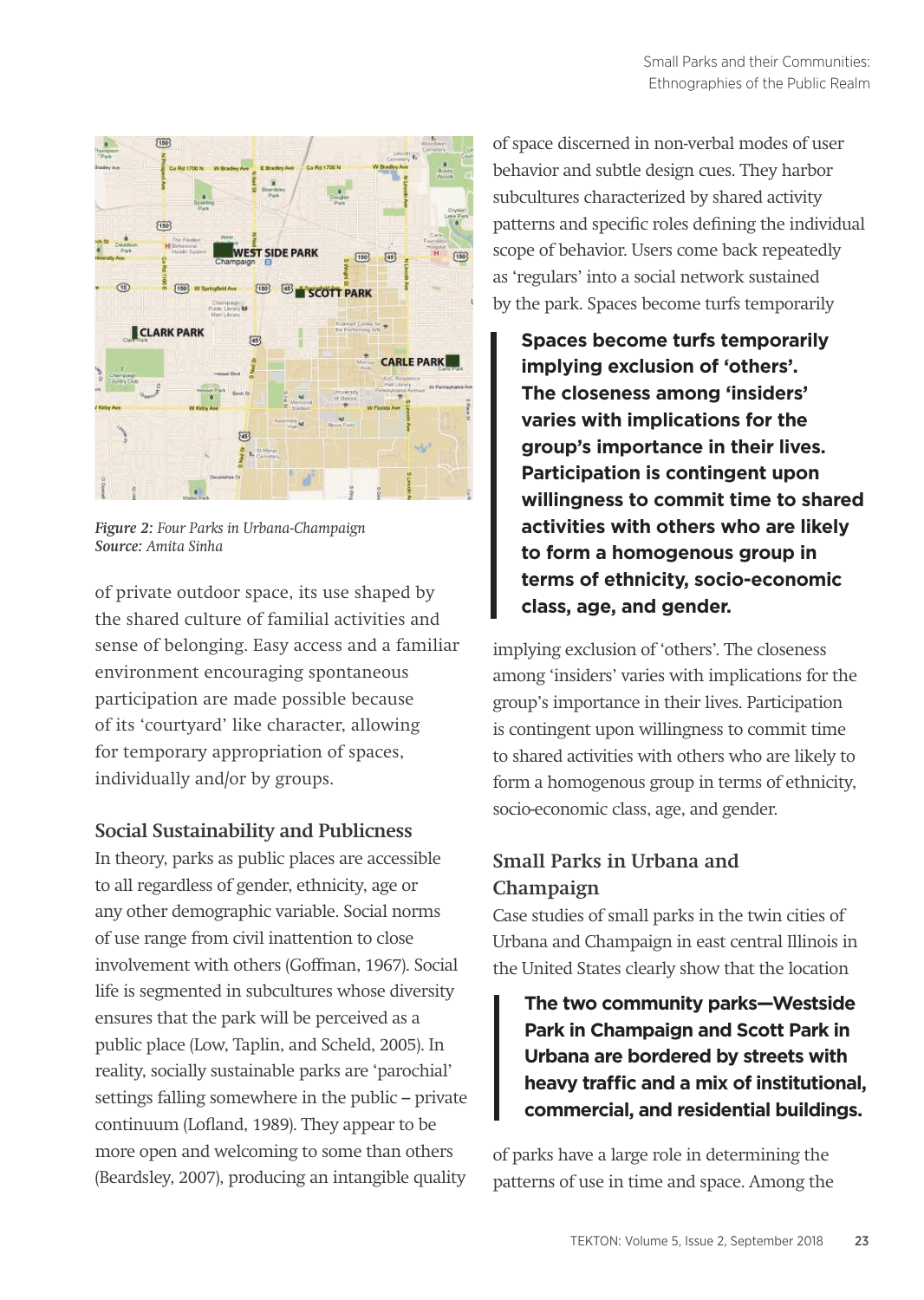|                       | Play                                                                                                                           | <b>Movement</b>                                                                                             | <b>Pause</b>                                                                                                                                                                                                                              |
|-----------------------|--------------------------------------------------------------------------------------------------------------------------------|-------------------------------------------------------------------------------------------------------------|-------------------------------------------------------------------------------------------------------------------------------------------------------------------------------------------------------------------------------------------|
| <b>Clark Park</b>     | Tennis by adults and<br>٠<br>teenagers<br>Flying kites and running<br>٠<br>games in open fields<br>Children in playground<br>٠ | • Dog-walkers cutting through<br>Joggers and walkers<br>on bordering streets;<br>rollerblading on black top | Parents supervising their<br>playing children<br>Picnicking, relaxing, socializing<br>$\bullet$<br>Birthdays and other family<br>$\bullet$<br>events, movie campouts                                                                      |
| <b>Carle Park</b>     | • Soccer and Frisbee in<br>open field<br>٠<br>Children in playground<br>٠                                                      | Jogging, biking, and dog-<br>$\bullet$<br>walking on the central path<br>and periphery                      | Teens hanging out<br>$\bullet$<br>Nature gazing, bird watching,<br>٠<br>reading, sleeping, socializing,<br>picnicking                                                                                                                     |
| <b>Scott Park</b>     | Basketball, game of catch<br>٠<br>Children in playground<br>٠                                                                  | • Grocery shoppers on the<br>diagonal path<br>• Commuters on foot or bike<br>cutting through; dog-walkers   | Sunbathing, office workers<br>having lunch, homeless on<br>park benches, relaxing on the<br>open lawn and under trees.<br>people watching                                                                                                 |
| <b>West-side Park</b> | • Children in playground<br>Ball games in open fields,<br>$\bullet$<br>Frisbee, hackey-sac                                     | • Commuters to and fro from<br>downtown Champaign;<br>strollers, dog-walkers, joggers;<br>teens on bikes    | Office workers having<br>lunch, homeless sleeping on<br>benches, parents/guardians<br>supervising children's play,<br>nature watchers, people<br>watchers<br>Annual Taste of Champaign,<br>$\bullet$<br>weekly dinner for the<br>homeless |



many small parks in Urbana and Champaign, four were studied longitudinally in the last two decades – Carle and Clark as "Neighbourhood" Parks and Scott and Westside as "Community" Parks (**Figure 2**) 1 . The purpose of ethnographic studies was to study the attributes of 'neighbourhood' and 'community' parks nomenclature used by Champaign and Urbana Park Districts.<sup>2</sup> The parks are centered in their location and their sizes range from 3.5 acres (Scott and Clark Parks in Champaign) to 8.3 acres (Carle Park, Urbana) and 12.7 acres (Westside Park in Champaign).

The two community parks—Westside Park in Champaign and Scott Park in Urbana are bordered by streets with heavy traffic and a mix of institutional, commercial, and residential buildings. Westside Park is the oldest park in Champaign County originally laid out as 'commons' and 'put to work' as cow pasture by settlers in 1861. Later landscaped with a number of meandering walkways converging upon a fountain and bronze statue erected in 1891, presently it has open play fields, playground, and sculpture garden. Two blocks from Champaign downtown, it is bordered by major thoroughfares on three sides that are edged by a mix of single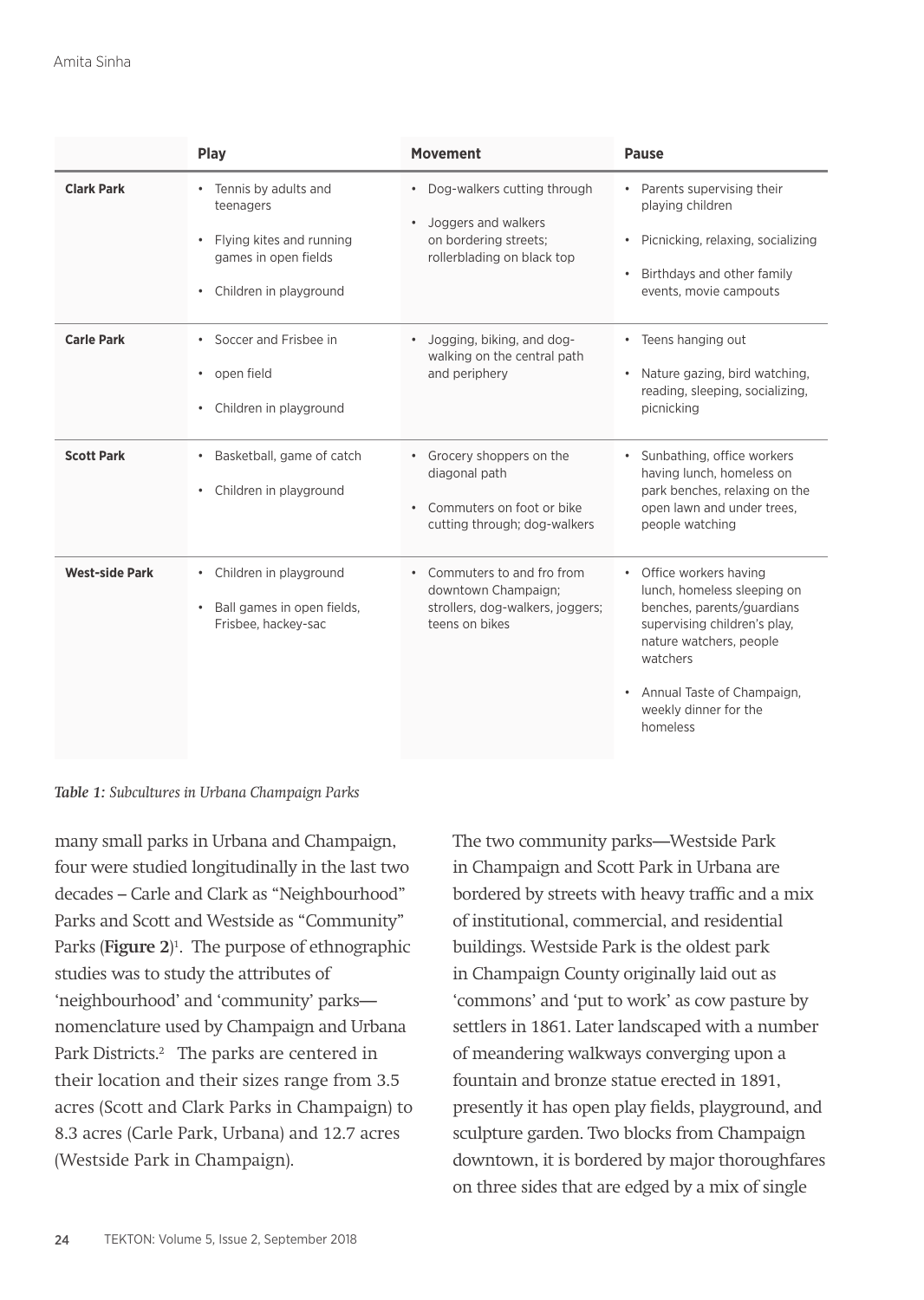and multi-family, old historic homes converted into law firms and funeral parlors, offices and a convenience store. Scott Park in Champaign was donated in 1891 by the descendant of James Scott, an influential figure in the annals of the University of Illinois. A connecting link between the campus and its neighbourhoods, it is separated into two parts by the meandering Boneyard Creek flowing from north-east to

### **The two neighbourhood parks—Clark Park in Champaign and Carle Park in Urbana are bordered by streets with mostly residential traffic and singlefamily dwellings.**

south-west. It has been designed several times – most recently by Hitchcock Design Group in 2008. It has extensive pathways, gazebo, bridge, playground and a basketball court. It is surrounded by medical and dental clinics, hospital, and apartment buildings and one of the streets edging it has a high traffic volume.

The two neighbourhood parks—Clark Park in Champaign and Carle Park in Urbana are bordered by streets with mostly residential traffic and single-family dwellings. Clark Park was obtained in 1901 and has become the symbolic center of a neighbourhood of mostly uppermiddle to middle-income residents. It has tennis courts, baseball diamond, sand volleyball courts, open fields, picnic tables, rock and water gardens. Carle Park is the second oldest in Urbana, a gift of Margaret Carle Morris in 1901 and initially designed by Joseph Blair, University of Illinois Professor and the first Director of Urbana Park District. Surrounded on three sides by houses dating back to early 1900s owned by upper middle-income residents, on its fourth side it opens up to Urbana High and Middle Schools

on Race Street. It has a Spanish style historic pavilion, Miller Memorial Garden, playgrounds, a tree walk and Lincoln the lawyer statue gracing its east entrance.

### **Play, Movement, Pause**

Ethnographic studies over two decades have yielded rich qualitative data based on the premise that the gamut of social life in public spaces can best be studied in an open-ended research method, its variety captured in taxonomies of people, places and activities, and its meanings interpreted in dimensions of contrast emerging from componential analysis (Spradley and McCurdy, 1972; Spradley, 1980; Cranz, 2016). Participant observation was carried out in fall in the months of September-October when the weather is agreeable enough for outdoor life. The small parks were observed at all times of the day, weekdays and weekends, and on holidays. Behavior mapping was done, interviews were conducted with willing informants, and field notes were taken. Data from the three domains of people, places and activities was categorized into taxonomies that were further compared and contrasted in componential analysis to decipher the patterns of use in time and space.

Three subcultures emerge from longitudinal studies of the four parks.<sup>3</sup> Play is the most important activity in small parks, building a 'face-to-face' community of adults, adolescents and children. Movement on foot and bikes, for exercise, pleasure, and going towards a destination is seen in all parks, some of it done sociably in groups. Movement to and through the parks is interrupted by pauses for chance encounter with others, nature contemplation, and people watching. Parks provide opportunities for pauses in the hurried rhythm of daily life,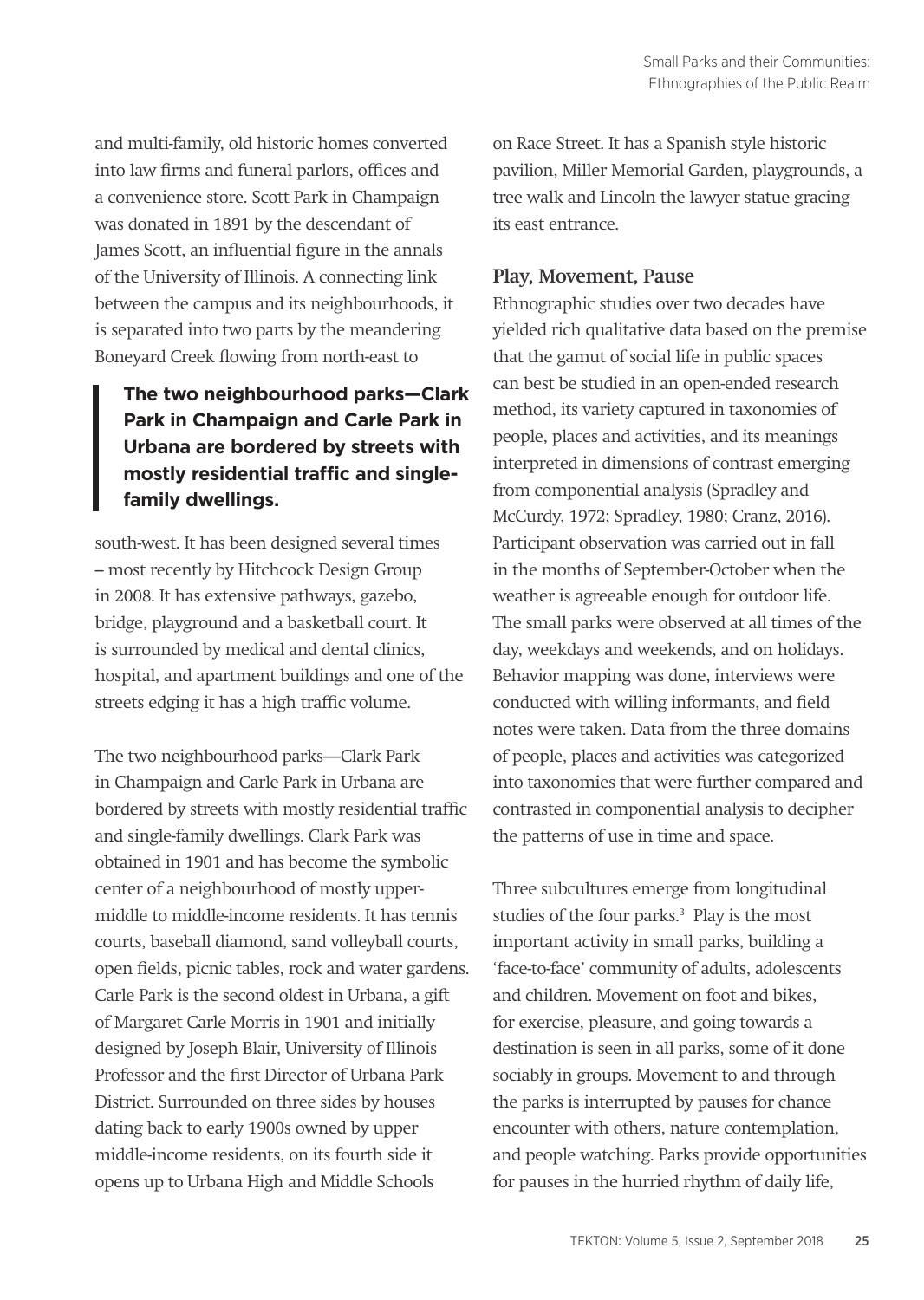

*Figure 3: (anticlockwise from top left) Examples of 'Play' in Carle Park (Amita Sinha), Clark Park (Amita Sinha), Scott Park (Xinxin Chai), and Westside Park (Andrea Fabor Taylor).*

to take a break from the tedium of chores, and to relax and participate in planned recreational events (**Table 1**).

The three subcultures defined by dominant patterns of park use sustain communities or quasi-communities of sorts. The small parks are therefore catalysts for allowing leisure communities to take root and flourish around play structures, open fields, baseball, volleyball, and basketball courts, picnic tables and benches and other design elements. The 'centeredness' of parks within the residential neighbourhood or mixed-use urban sector ensures an overall high use in good weather conditions. While all four parks have similar patterns of activities, variations among them justify their categorization into 'neighbourhood' and 'community' parks.

Play in the two neighbourhood parks—Clark and Carle—is the dominant activity. Parents play with children in running games and flying kites in the open fields. They play tennis while their children use the playground only 15' away. Basketball courts are used by young adults from the neighbourhood for opportunistic pick-up games. The same pattern can be observed in Carle Park where the soccer field is a male adolescent space dominated by high school students. Younger children (2-6 years) supervised by their parents who also socialize with each other are found on the play structures while older children (7-12 years) can be found playing everywhere.

At Scott and Westside Parks too, playgrounds draw young children and their parents from the neighbourhood. In Westside Park however, the proximity of preschools and elementary school results in large groups of toddlers and children being brought by guardians during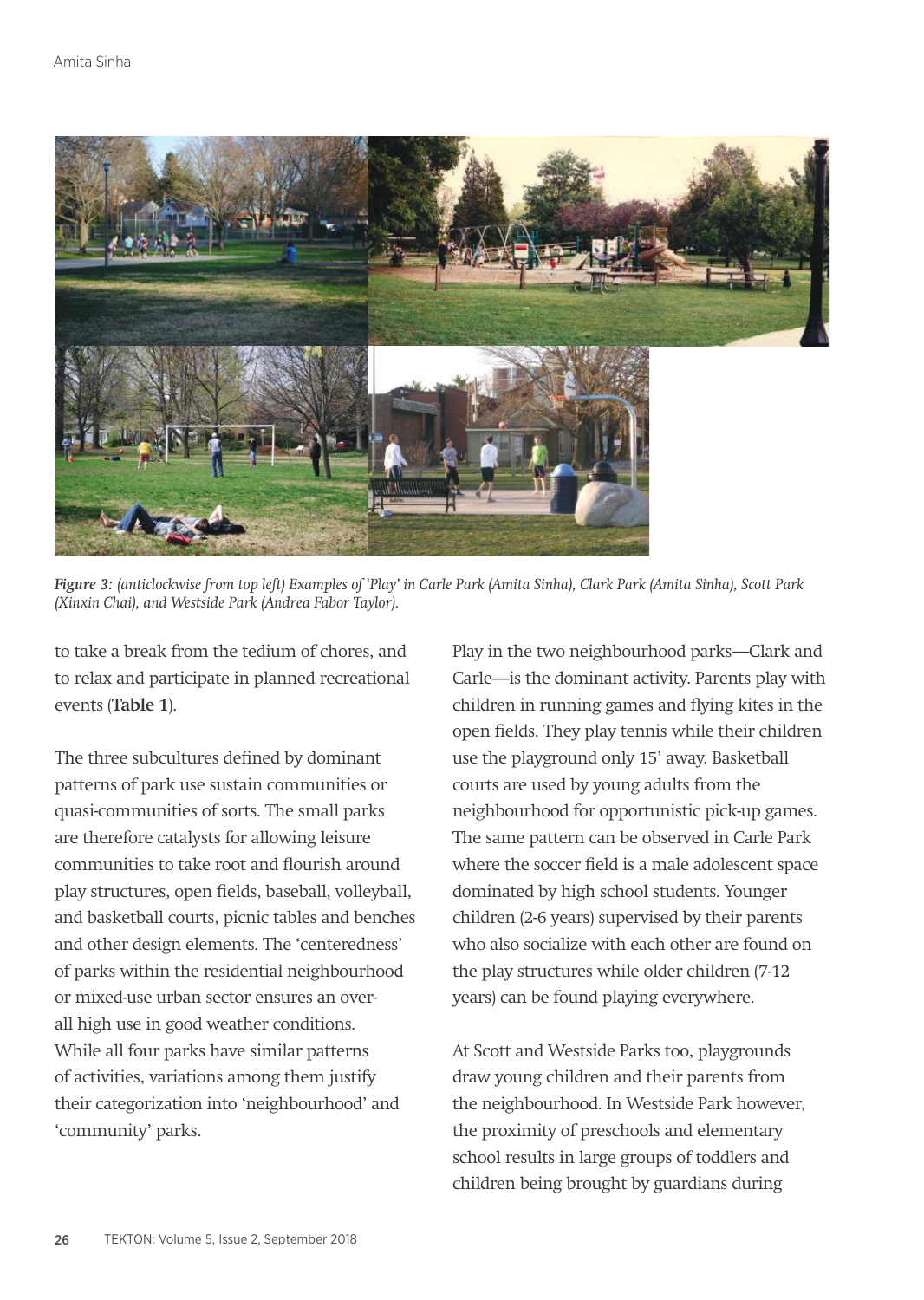

*Figure 4: (clockwise from top left) Examples of 'Movement' in Carle Park, Clark Park, Scott Park, and Westside Park. Source: Amita Sinha*

daytime. Open field in the northwest is used for physical education classes by Central High School students, as well as ball games, hackey-sac, and frisbee throwing by young adults. At Scott Park, the basketball court is used by young adults of all races (Asians and Caucasians tend to be students) although the African-American group drawn from neighbourhoods on the north tends to dominate in the afternoons. The playground receives use from parents and children but is also 'hijacked' by homeless and adults who use it at all odd hours (**Figure 3**).

Their centrality and the many walkways of the four parks ensure that they are sites of movement on foot and bicycles. They are used for 'cutting-through', as a path to somewhere else, or a destination for exercising through walking and jogging, strolling for pleasure, rollerblading and skateboarding. Movement can be slow, meandering and unpredictable, or fast, focused

and oriented towards a destination. At Clark and Carle Parks, neighbours cut through when they are biking, jogging or walking on adjacent

**The 'centeredness' of parks within the residential neighbourhood or mixed-use urban sector ensures an over-all high use in good weather conditions. While all four parks have similar patterns of activities, variations among them justify their categorization into 'neighbourhood' and 'community' parks.** 

streets. Walking is often done in pairs or groups by women and elderly while running is largely a solitary activity. The woodchip path in the center of Carle Park is heavily used, as is the 'axis' between the High School on Race Street and the Pavilion. The tree-walk on the park periphery is used for educational purposes by students. Dog walkers in Clark Park neighbourhood cut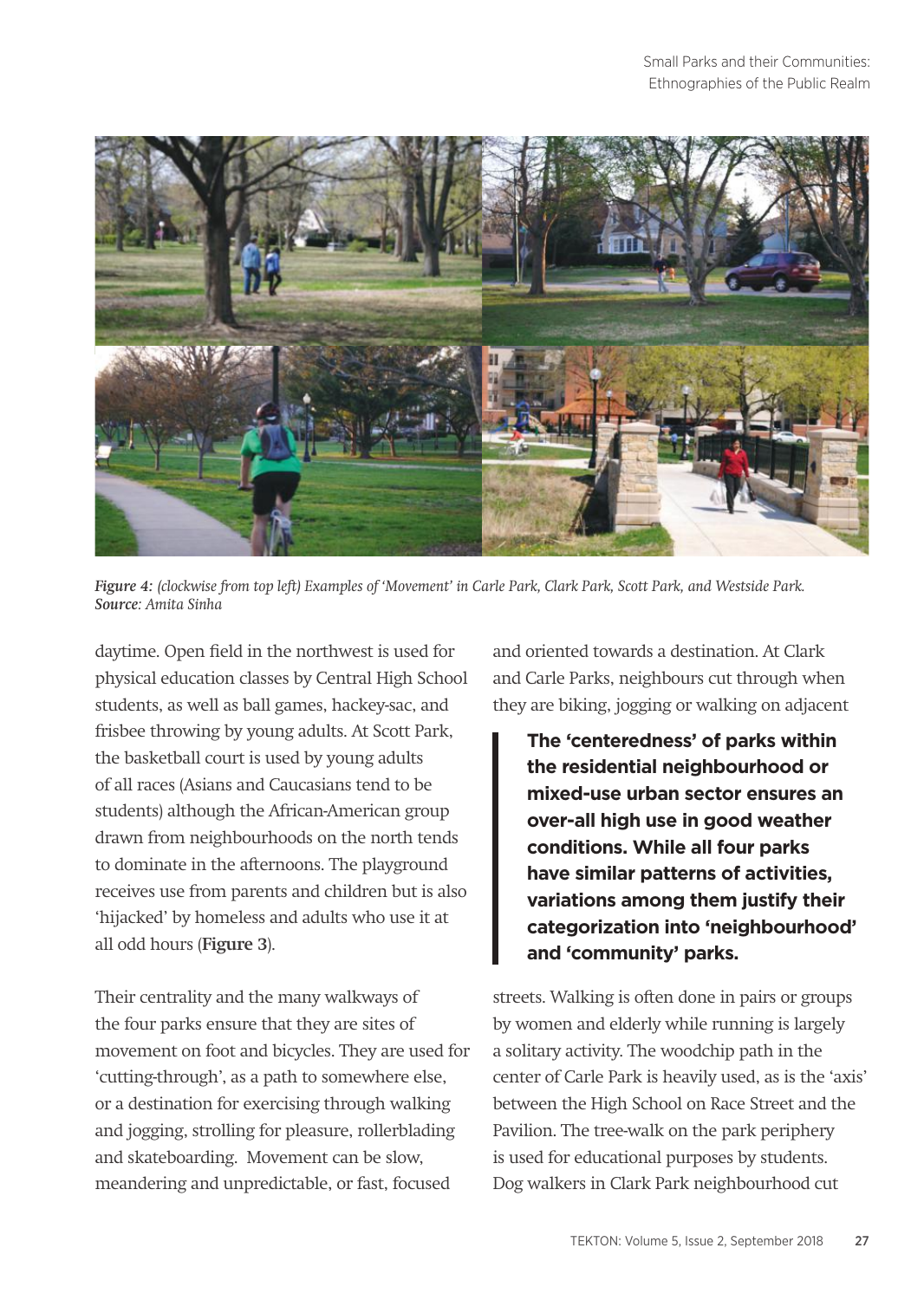

*Figure 5: (clockwise from top left) Examples of 'Pause' in Carle Park (Amita Sinha), Clark Park (Timothy Marten), Scott Park (Amita Sinha) and Westside Park (Amita Sinha).* 

through in early mornings and frequently stop in the north and south fields. Scott and Westside Parks too are places for 'cutting through' by people going to and coming from grocery stores, clinics and offices and businesses in downtown. The perimeter sidewalks are used in all parks for brisk walking and jogging, especially in Westside Park where the distance covered is measured in markers. Teens ride their bicycles in the park to meet up with friends and then move elsewhere. At Scott Park the main northwest, southeast path has foot and bike traffic and the creek bed invites many dog walkers (**Figure 4**).

Pausing in the park takes many forms—relaxing, sleeping, reading, people and animal watching, nature-gazing, tanning, hanging out with friends, picnicking with family and friends, and eating lunch on a break. Pause can be an interlude

**They play a role in building placebased communities very different from virtual social networks in social media. They encourage neighbourhood residents to care for the park's future, to participate in its renovation and re-building, and invest in its upkeep.**

in the daily routine of work and domestic life indulged in spontaneously or it can be in the form of participation in a planned event. This category covers myriad park uses excluding play and movement. Carle and Clark Parks are heavily used by neighbours, especially on weekends for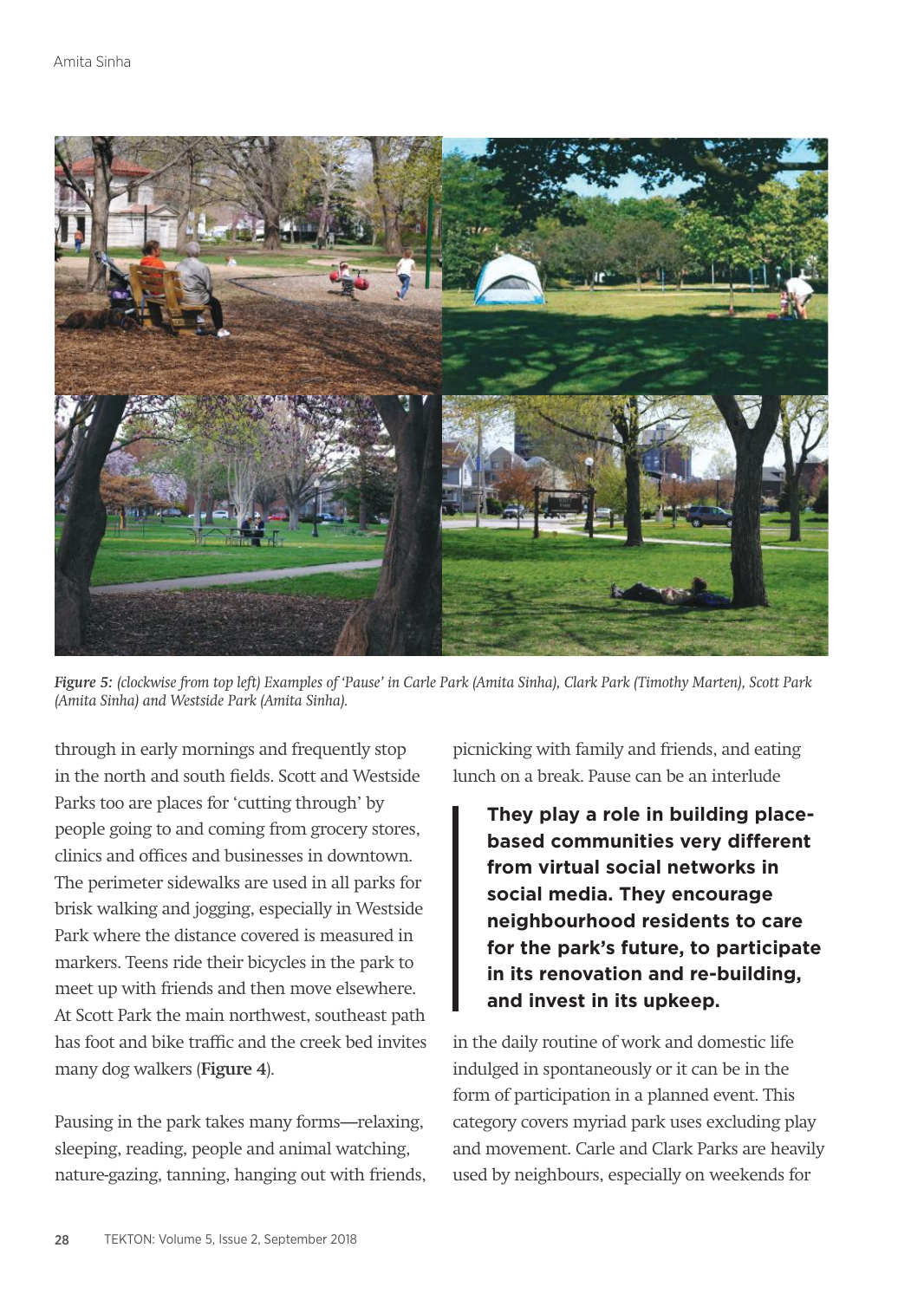

*Figure 6: Community Participation in Carle Park Renovation (source: Xinxin Chai, 2009)*

enjoying time outdoors, watching their children play, sitting on benches and reading, eating with family and friends on picnic tables. At Clark Park, gatherings organized by the Clark Park Association include movie nights and campout that draw about 10-20 families. Birthdays and other family events are celebrated in the open fields on picnic tables or near the tree groves. At Carle Park the historic pavilion and Miller garden become backdrops for weddings and family events in summer and fall. The proximity of High School and Middle School ensures that parts of the park—pavilion, fountain, benches—are dominated by students hanging out, talking on the cell phone, tanning themselves and smoking pot and cigarettes, on weekdays during lunch and after school hours (**Figure 5**).

At Westside Park too, teens are the dominant group at lunchtime, their boom boxes causing consternation among others who move away to other places in the park. The park is an escape for office workers who come here to eat lunch, seek solitude, or simply relax and enjoy the sun. The tree canopy at the Capron Memorial Sculpture Garden provides privacy for young couples and a place for homeless sleeping at

night. On Monday night in spring, summer and fall, the homeless are treated to a free dinner. Westside Park becomes public grounds when 'Taste of Champaign' is organized in fall. Vendors represent local restaurants, arts and crafts booths, charities set up displays, as does the antique car club and the bandstand offer a variety of music and entertainment. At Scott Park, the homeless linger on benches by the creek and in the gazebo.

The banks of the Boneyard Creek provide a windbreak and a refuge as one ethnographer put it to the 'dis-enfranchised souls'. Students use the park especially late at night for stopping by for a short while, meeting others for a rendezvous, and eating food from the nearby restaurants before continuing on their course.

**Neighbourhood and Community Parks** Clark and Carle Parks are clearly perceived and used as neighbourhood parks. They foster a subculture of neighbourliness through faceto-face social encounters with 'regulars' who come to the park every day or many times a week. They are settings of spontaneous

**They bring together people in large events organized by the Park District rather than the local community. They feel and act as public places, easily accessible, open to all yet owned by none. No individual or group feels responsible and avoidance rather than engagement in social interaction with others is the rule.**

interaction as well as planned get-togethers, acting as 'third places' (Oldenburg, 1989). They play a role in building place-based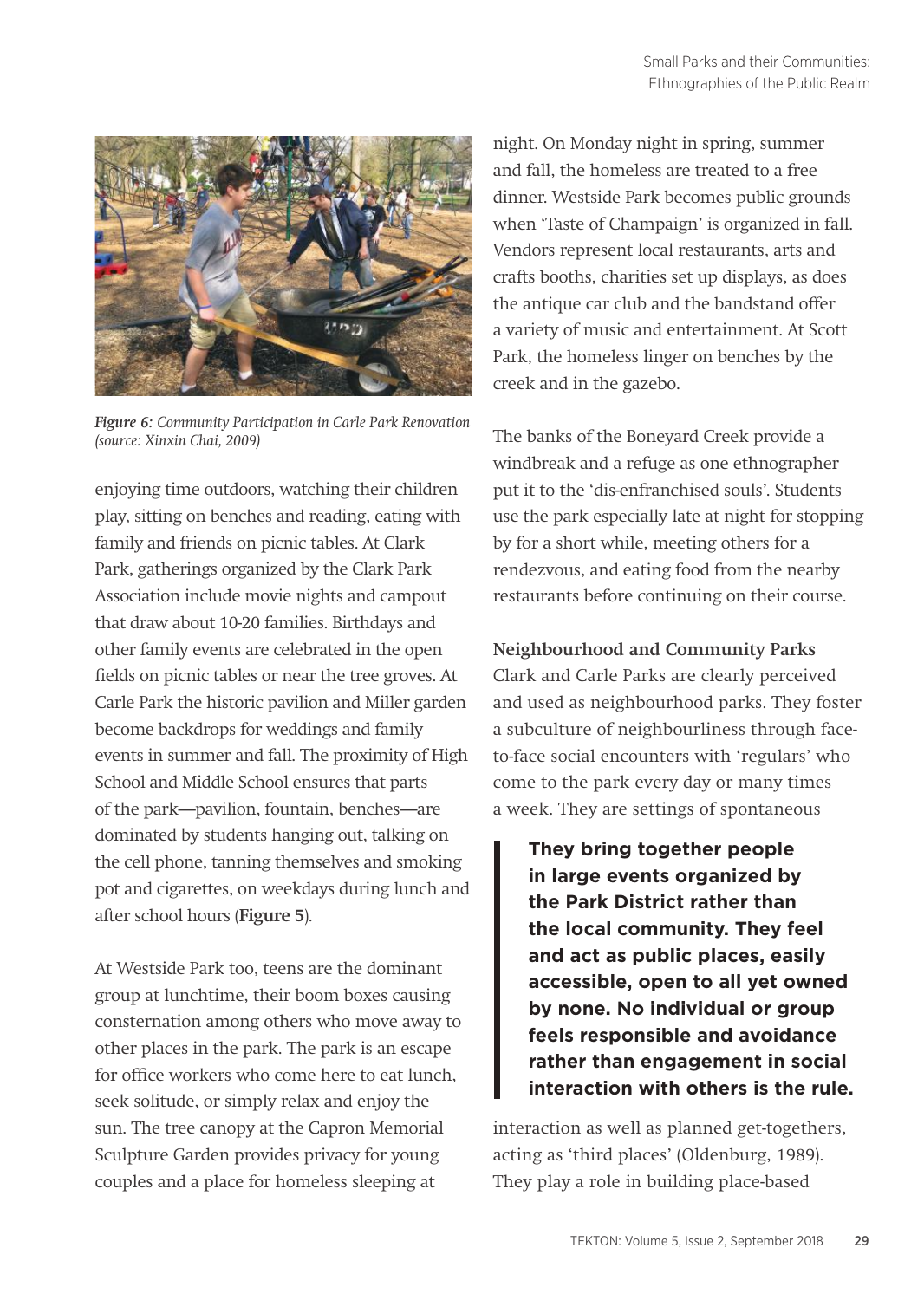communities very different from virtual social networks in social media. They encourage neighbourhood residents to care for the park's future, to participate in its renovation and rebuilding, and invest in its upkeep (**Figure 6**). They are sites of memory evident in the trees planted, and benches installed and dedicated to those who loved the park. They are central to the neighbourhood identity as indicated by realty listings referring to homes being in the Clark Park or Carle Park Neighbourhood. Neighbourhood residents frequently engage outsiders and new users in conversation to

**Neighbourhood parks in Urbana Champaign appear to be 'neighbourhood commons', acquiring a semi-public feel in the way they invite regular use by residents that is similar to that of shared open space in multi-family and cluster housing that Clare Cooper Marcus has so consistently advocated as necessary and useful in meeting children's needs and building a sense of community.**

inform them about their park history and rules. There is a sense of pride and feeling of collective responsibility towards the park.

Scott and Westside Parks have bigger catchment areas and draw people from a longer distance. Student and senior citizen apartments, offices, clinics, schools, grocery and convenient stores ensure a diversity of people, engaging a cross-section of population varying in age, ethnicity, and socioeconomic backgrounds, thereby justifying their nomenclature as 'community parks'. They bring together people in large events

organized by the Park District rather than the local community. They feel and act as public places, easily accessible, open to all yet owned by none. No individual or group feels responsible and avoidance rather than engagement in social interaction with others is the rule.

### **Conclusion**

Neighbourhood parks in Urbana Champaign appear to be 'neighbourhood commons', acquiring a semi-public feel in the way they invite regular use by residents that is similar to that of shared open space in multi-family and cluster housing that Clare Cooper Marcus has so consistently advocated as necessary and useful in meeting children's needs and building a sense of community (Marcus, 1975; 1986; 2003). In single family neighbourhoods, the idea of "community greens" as in Meadows in Berkeley, California implies shared green space created by merging parts of backyards. This provides a safe play space for young children, increased safety inside the block, and enhances social bonds among neighbours (Inerfeld and Blom, 2002). Neighbourhood parks centrally located in residential blocks do the same, with front yards looking into the open green space across narrow, low traffic streets. There are many such examples across North America in co-housing schemes and gated communities. An ethnographic study of a small neighbourhood park in Lucknow, India revealed that it was used as a semi-public courtyard, an extension of private outdoor space of houses surrounding it (Sinha, 2005).

Small parks are of course not limited to those with quadrangular layouts. If they happen to be linear, would they offer similar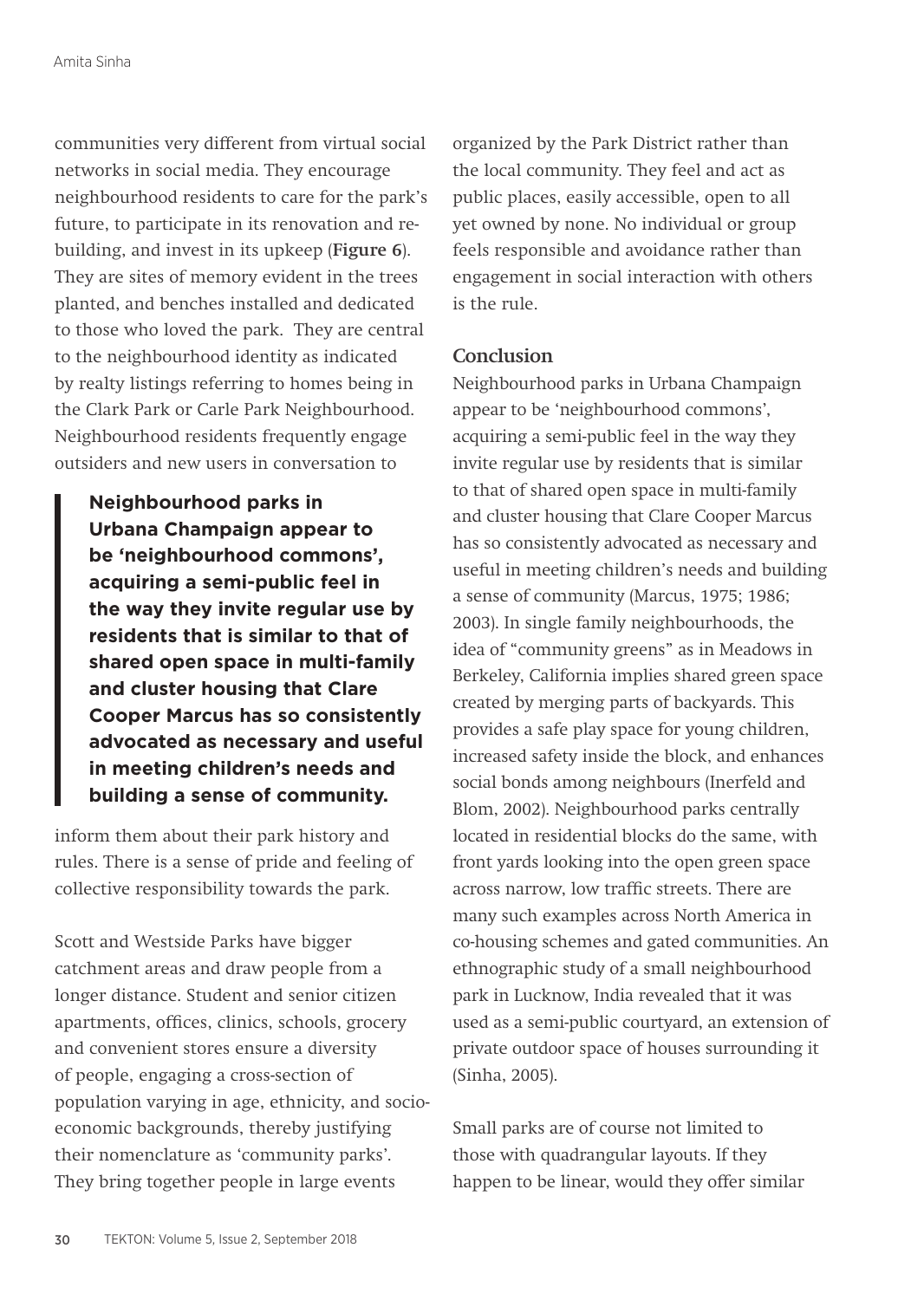social opportunities? Would proximity and the attribute of 'centeredness' necessary in building place-communities work if the parks had a different configuration? The marginal landscapes of many post-industrial North American cities are being redesigned to increase greenery and add to the 'carbon-sink'. Day lighting of urban creeks, reclamation of derelict riverfronts, and the 'rails to trails' movement have created linear parks that offer enhanced opportunities for human and wildlife movement. If they are above ground, as in abandoned elevated railroad tracks redesigned as public parks, they become a slow landscape of movement and play, a place to see and know the city, and a social space of chance encounter as in High Line in New York City and 606 in Chicago (Sinha, 2014). Social sustainability is thus the process for creating successful places that promote human well-being. ■

#### **Notes:**

1 Urbana with a population of 41,250 has 14 acres of green open space per 1000 while Champaign with a population of 11,591 has 9 acres of green open/1000 people. The University of Illinois campus with a population of 40, 000 college students spans both cities. Small parks surrounded by buildings on all four sides have been popular sites of ethnographies in my course LA 470 Social and Cultural Issues in Environmental Design as they are well used.

2 Interview with Tim Bartlett, Superintendent of Planning and Operations, Urbana Park District, March 2011.

<sup>3</sup> The two neighbourhood parks --Carle Park have been studied in 1989 (Nick Quartana), 1990 (Ying Qu), 1996 (Amy Gahlbeck), 1999 (Karen Hofstra), 2000 (Brandon Qualls), 2003 (Miran Jung), 2009 (Xinxin Chai), and 2010 (Steve Shiley); and Clark Park in 1998 (Stephanie Hanko), 2004 Alec Cashman), and 2008 (Timothy Marten). The two community parks

—Westside Park have been studied in 1991 (Tim Dougherty), 1993 (Mark Streiter), 1994 (Joel Jones), 1995 (Lisa Duwall), 1996 (Andrea Faber Taylor), 1998 (Lamont Tarcotte), and 2005 (Julie Sajtar); and Scott Park in 1990 (Rupert Condict), 1994 (Yinyuan Qing), and 2009 (Luke Baldwin).

#### **References:**

Beardsley, J. (2007). Conflict and Erosion: The Contemporary Public Life of Large Parks, in: Julia Czerniak and George Hargreaves (Eds.) *Large Parks*. New York: Princeton Architectural Press, 199-213.

Cooper, C. (1975). *Easter Hill Village: Some Social Implications of Design.* New York: The Free Press.

Cranz, G. and M. Boland (2004). Defining the Sustainable Park: A Fifth Model for Urban Parks. *Landscape Journal*, 23:2-04, 102-120.

Cranz, G. (2016). *Ethnography for Designers*. New York: Routledge.

Crompton, J. (2005). The Impact of Parks on Property Values: Empirical Evidence from the Past Two Decades in the United States. *Managing Leisure*, 203-218.

Duany, A. (2003). Neigborhood Design in Practice, in: P. Neal (ed.) *Urban Villages and the Making of Communities.* London: Spon Press, 86-101.

Forsyth, A. and L. Musacchio with F. Fitzgerald (2005). *Designing Small Parks: A Manual Addressing Social and Ecological Concerns*. New Jersey: John Wiley & Sons, Inc.

Goffman, E. (1967). Interaction Ritual. Chicago: Aldine Publishing Company.

Inerfeld, R. and B. B. Blom (2002). A New Tool for Strengthening Urban Neighbourhoods, *Journal of*